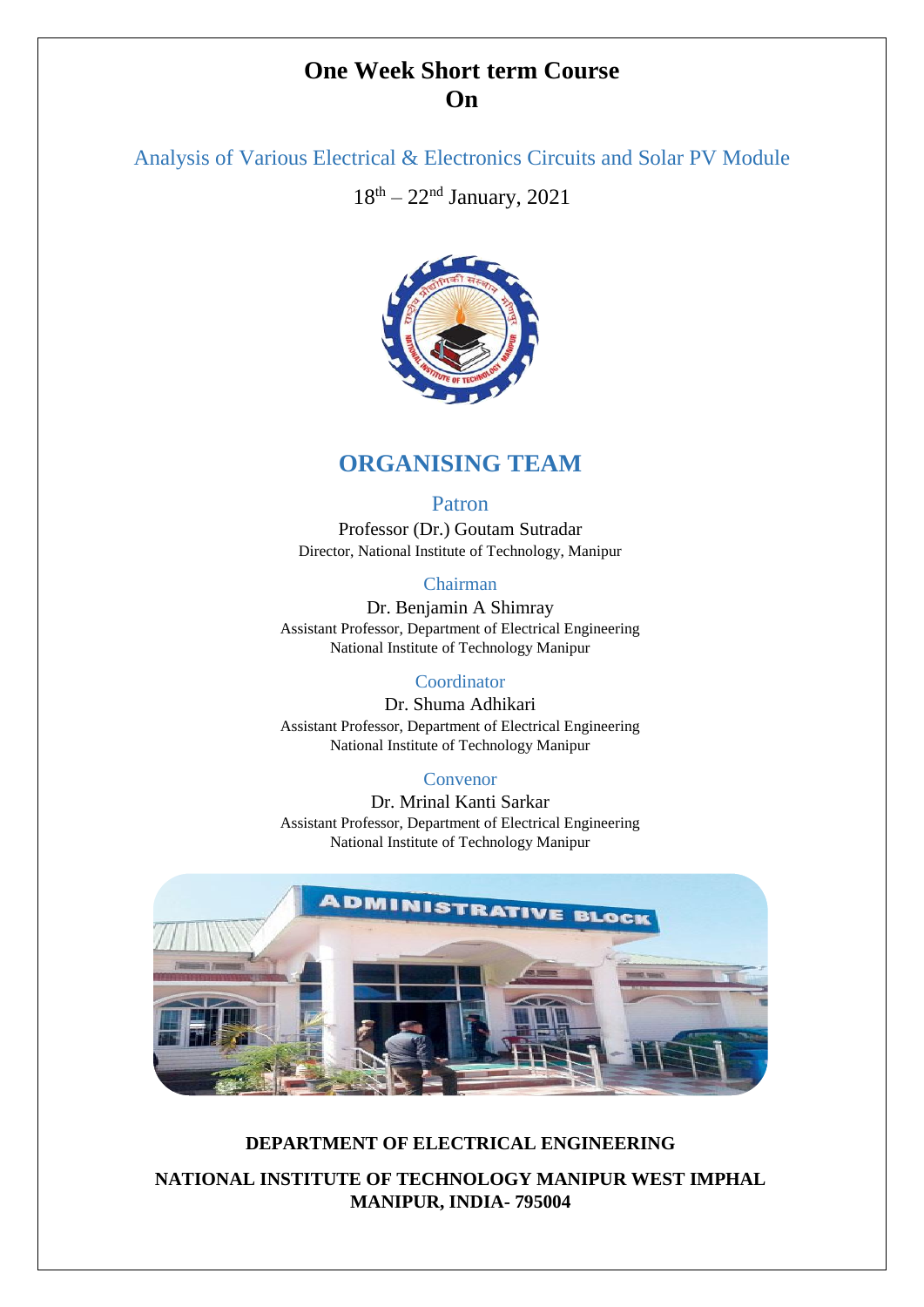# **ABOUT NIT, MANIPUR**

National Institute of Technology Manipur, a centrally funded institution is set up to impart quality technical education at various levels of higher learning. It is one of the ten new NITs established and developed as the "Institute of National Importance" by an act of Parliament in 2007. NIT Manipur started its first session with the three branches of Engineering- Electrical & Electronics Engineering, Electronics & Communication Engineering, and Computer Science Engineering. The functioning of the institute was started at its temporary campus at Takyelpat, Imphal under the mentorship of NIT, Agartala. As one of the National Institutes of Technology (NIT), the Institute has the responsibility of providing high-quality education in Engineering, Technology, and Sciences to produce competent technical and scientific manpower for the country. The Institute offers B Tech, M Tech, M Sc, and Ph.D. programmers in several disciplines of Engineering, Technology, and Sciences.

# **ABOUT THE COURSE**

This course will provide detailed ideas about some of the electrical components used in various electrical appliances, how it works in a circuit, and various useful electrical circuit laws.

Topics covered include:

- Resistive elements and networks:
- Circuit analysis methods including KCL, KVL and the node method;
- Independent and Dependent sources;
- Linearity, Superposition, Thevenin & Norton methods;
- Digital abstraction:
- Combinational gates:
- MOSFET switches and small signal;
- Experiments on PV module.

### *A certificate will be issued to the candidates after successful completion of the course.*

### **OBJECTIVES OF THE COURSE**

The main objectives are:

- To provide detailed ideas about the various components used in household appliances.
- Understanding the electrical laws that are governing various electrical components.
- Gathering knowledge about Solar PV Modules and the working principles that are behind the PV system.

#### **Who can attend this STC?**

#### **Students registered in XI & XII standard**

#### **Registration fee for attending this STC = Rs 300/- including GST.**

**Numbers of participants are limited to 50. Shortlisted candidates will be informed through email.**

#### **Details of the Bank Account**

Name: Director NIT Manipur IRG Acc. No. 60330100000143 Bank and Branch: Bank of Baroda, NIT Manipur Campus IFSC code: BARB0NITMAN

**IMPORTANT DATES Last Date of Registration: 15th Jan, 2021** 

*For any query, you can contact to the course coordinator*  **Dr. Shuma Adhikari, Assistant Professor (EE) Email: shumaadhikari@gmail.com; Mobile No: 9774271956**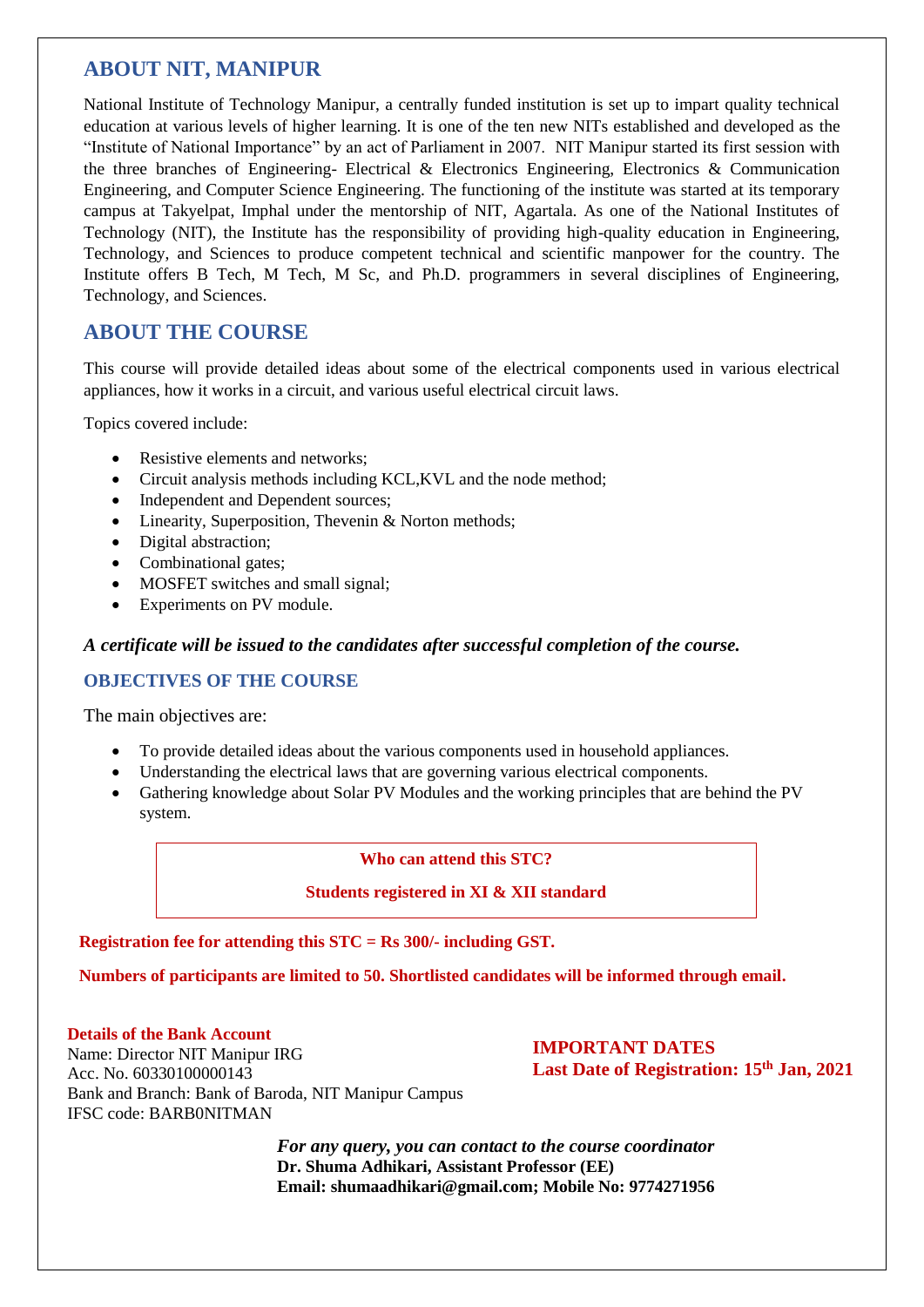# **Resource Persons**



*Dr. Benjamin A Shimray*

*Dr. Benjamin A Shimray* is an Assistant Professor in the Department of Electrical Engineering at National Institute of Technology Manipur.

His research interest includes Control System, soft computing, and developing decision support system for renewable energy planning.



*Dr. Shuma Adhikari* is an Assistant Professor in the Department of Electrical Engineering at National Institute of Technology Manipur.

Her research interest includes Power system protection, micro grid and FACTS devices.

*Dr. Shuma Adhikari*



*Dr. Mrinal Kanti Sarkar* is an Assistant Professor in the Department of Electrical Engineering at National Institute of Technology Manipur.

His research interest includes Control System.

*Dr. Mrinal Kanti Sarkar*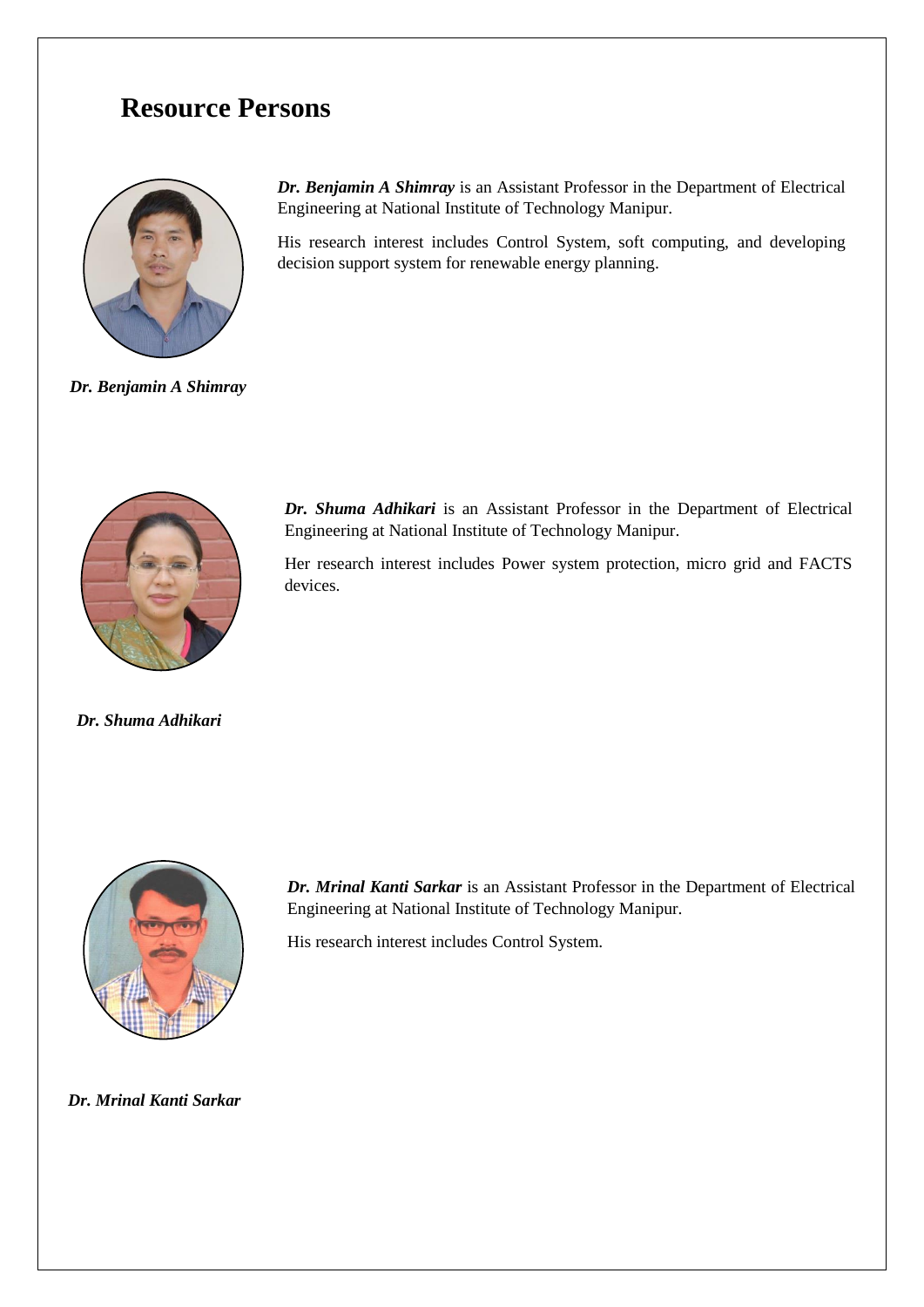

*Mr Ingudam Chitrasen Meitei* is a Lecturer in the Department of Electrical Engineering at National Institute of Technology Manipur.

His research areas include Electrical Machines and Drives, Non-Conventional and Conventional source of Energy, Distributed Generation and Renewable Energy.

*Mr Ingudam Chitrasen* 



*Ms. Rajkumari Malemnganbi* is a Lecturer in the Department of Electrical Engineering at National Institute of Technology Manipur.

Her research interest includes Electric drives, Analog circuit, Power electronics and drives and renewable energy.

*Ms. Rajkumari Malemnganbi*



*Mrs Laishram Khumanleima Chanu* is Lecturer in the Department of Electrical Engineering at National Institute of Technology Manipur.

Her research interest includes Distributed Generations and Microgrid.

*Mrs Laishram Khumanleima Chanu*